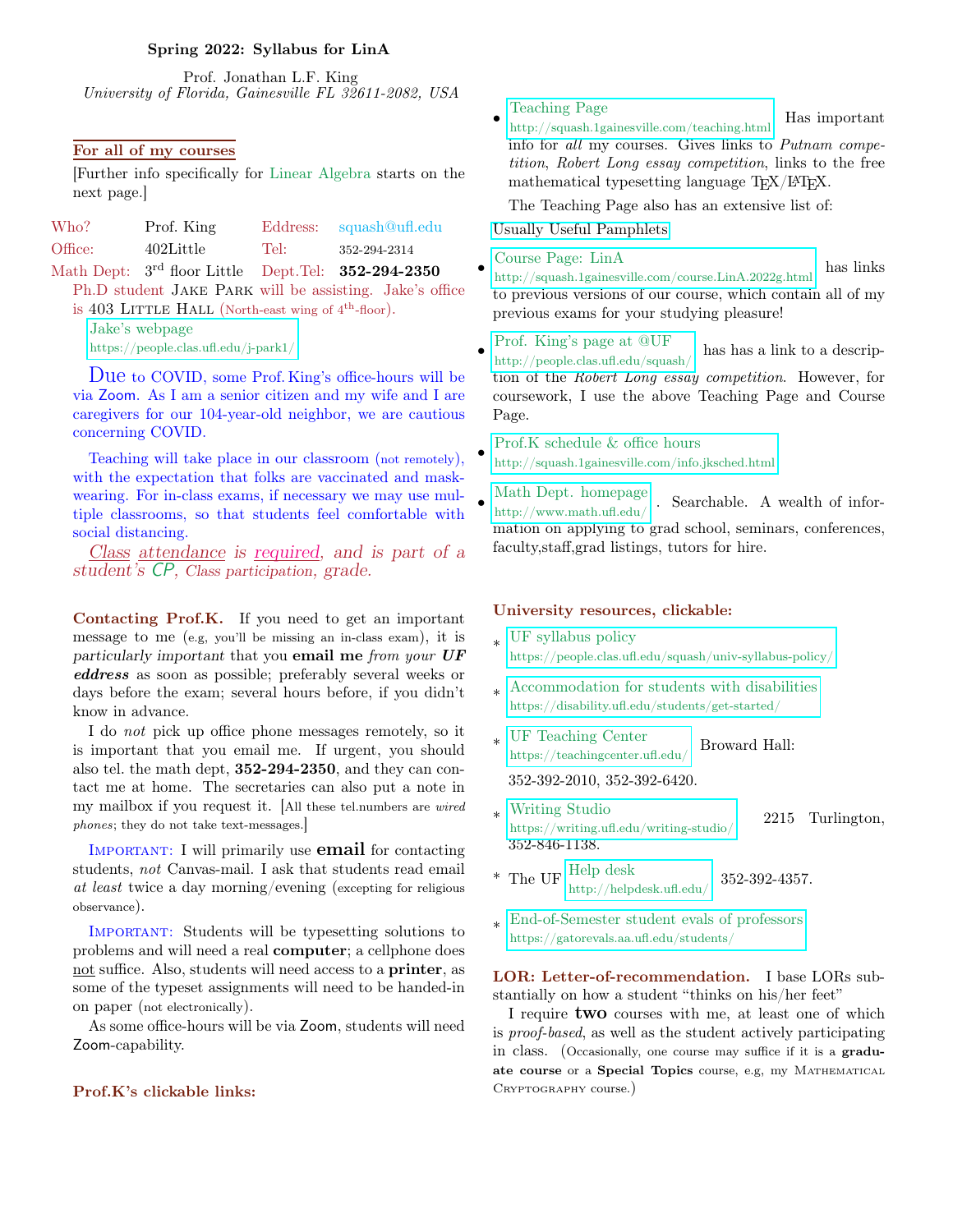Microquizzes. There will be some number of "pop" (unannounced) microquizzes  $(MQ)$ , each worth 30 points. These will never occur on religious holidays; please email of all such religious dates by the first Wedn. after Add/Drop.

Usually, a pop-quiz has a single, easy question. I use them partly for attendance, and checking that an idea from the previous class caught on.

IMPORTANT: I drop the lowest microquiz score. AND: There is No makeup for the first missed MQ, regardless of reason; that is what the dropped-score is for.

If a  $2<sup>nd</sup>$  MQ is missed, I may give a make-up, if there was an emergency or if I knew in advance (e.g, you are giving a talk at a conference, and you let me know well in advance).  $\Box$ 

Class Archive. We will all use our LinA Archive, a LISTSERV, to communicate to the whole class.

Once Add/Drop has ended, I will email out how to postto/read-from our Archive, which plays the role of a LinA Wikipedia that students build during the semester, acting as a reference for everyone in class.

Students will be posting problem-solutions to the Arhcive, as part of their CP (Class Participation) grade.

Canvas. Canvas will be used for recording grades, but not much else. We will primarily use *email* and our class Archive (a LISTSERV) to communicate with each other outside of class.

Abbreviations. MQ, Microquiz. OH, Office-Hour. CP, Class participation. IP, Individual Project. IOP, Individual Optional Project. RLEC, Robert Long Essay Competition.

RLEC. Each year, students who like to write short essays may enter the Robert Long Essay Competition. The [RLEC](https://people.clas.ufl.edu/squash/robert-long-prize/) has a monetary prize and, more importantly, looks good on a CV.

Office Hours: TBD

# Specific LinA information:

*LinA is an introduction to Linear Algebra, with emphasis on finite-dim'al spaces.*

Texts: The official text is the 5<sup>th</sup>-edition of Linear Algebra, by Friedberg, Insel, Spence, However, the 4th or 3rd edition is fine. This is a good text, well worth owning.

A picture of the cover is on our course webpage

# Course Page: LinA

<http://squash.1gainesville.com/course.LinA.2022g.html> .

Course/Room. MAS4105 14G8 (15273) Linear.Algebra.1 MTWF4 LIT235 (NE) King/Jake-Park

The class meets in Little Hall room 235 [North side of the East wing,  $2<sup>nd</sup>$ -floor] on MTWF at 4th period, 10:40-11:30.

CP grades. Each of Jan., Feb., Mar. (and a part-score for Apr.) has a CP, Class participation, 45pt grade based on speaking in class, attending OHs (probably via Zoom), and especially posting solns to non-trivial problems to our Archive. A typical grade is 20. For exceptionally active students, I may give a grade a bit higher than 45.

MQ grades. Each microquiz is 30pts Typically, MQs are not announced. A MQ usually has a single routine question. The lowest  $MQ$  score is dropped; there is  $\underline{no}$ makeup for the first missed MQ.

The classday following an in-class exam often has an MQ with a slight variation of a question from the exam.

(continued...)